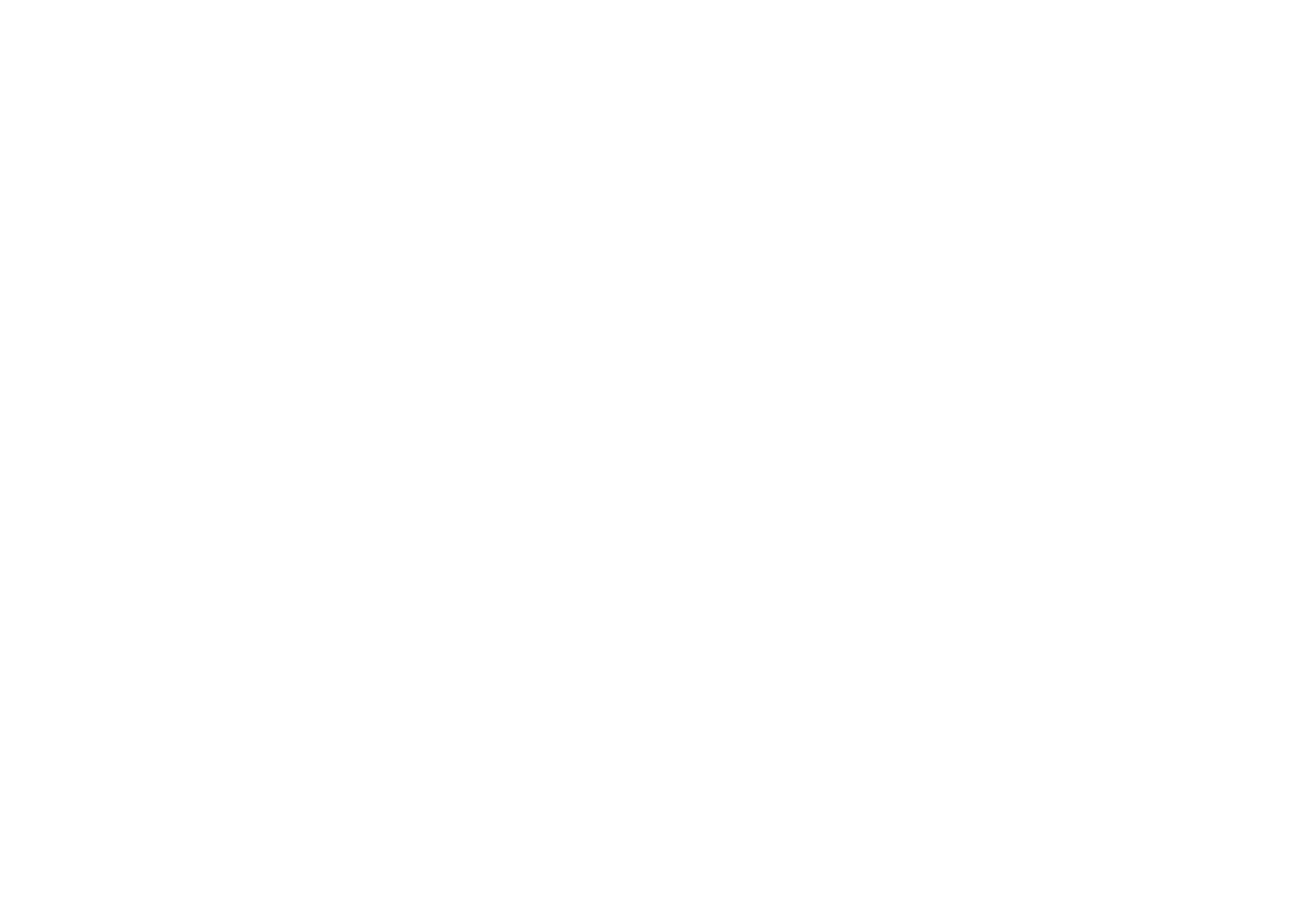| Date (D/M)                      | Mar 14                                                                                                                                      |
|---------------------------------|---------------------------------------------------------------------------------------------------------------------------------------------|
| <b>Species</b>                  | Finless porpoise                                                                                                                            |
| <b>Sex</b>                      | Male                                                                                                                                        |
| Length (cm)                     | 160                                                                                                                                         |
| <b>Estimated Age</b>            | Adult                                                                                                                                       |
| Location                        | Aberdeen Typhoon Shelter                                                                                                                    |
| <b>Stranding/Carcass Status</b> | Code 4 - Severely decomposed                                                                                                                |
| <b>Initial Findings</b>         | Both lungs floated in water indicating that it did not suffer from drowning<br>$\bullet$<br>Internal organ severely decomposed<br>$\bullet$ |
| <b>Cause of Death</b>           | Undetermined                                                                                                                                |
| Photo                           |                                                                                                                                             |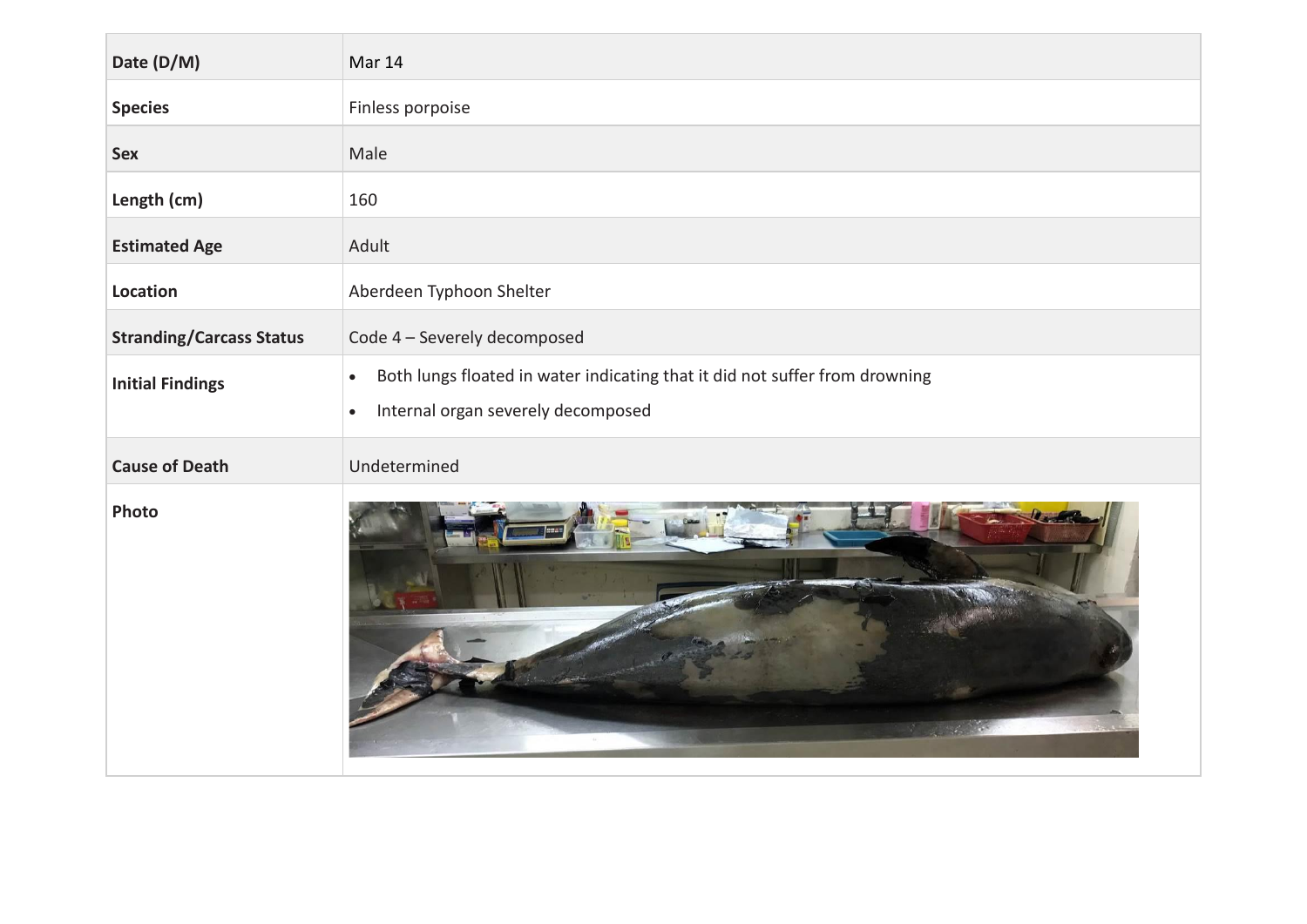| Date (D/M)                      | <b>Mar 15</b>                                                                                                                      |
|---------------------------------|------------------------------------------------------------------------------------------------------------------------------------|
| <b>Species</b>                  | Finless porpoise                                                                                                                   |
| <b>Sex</b>                      | Male                                                                                                                               |
| Length (cm)                     | 138                                                                                                                                |
| <b>Estimated Age</b>            | Juvenile                                                                                                                           |
| Location                        | Shek O Beach                                                                                                                       |
| <b>Stranding/Carcass Status</b> | Code 4 - Severely decomposed                                                                                                       |
| <b>Initial Findings</b>         | Lumps of parasites found in left lung<br>$\bullet$<br>Obvious trauma found with signs of healing, pre-mortem possibly<br>$\bullet$ |
| <b>Cause of Death</b>           | Undetermined                                                                                                                       |
| Photo                           |                                                                                                                                    |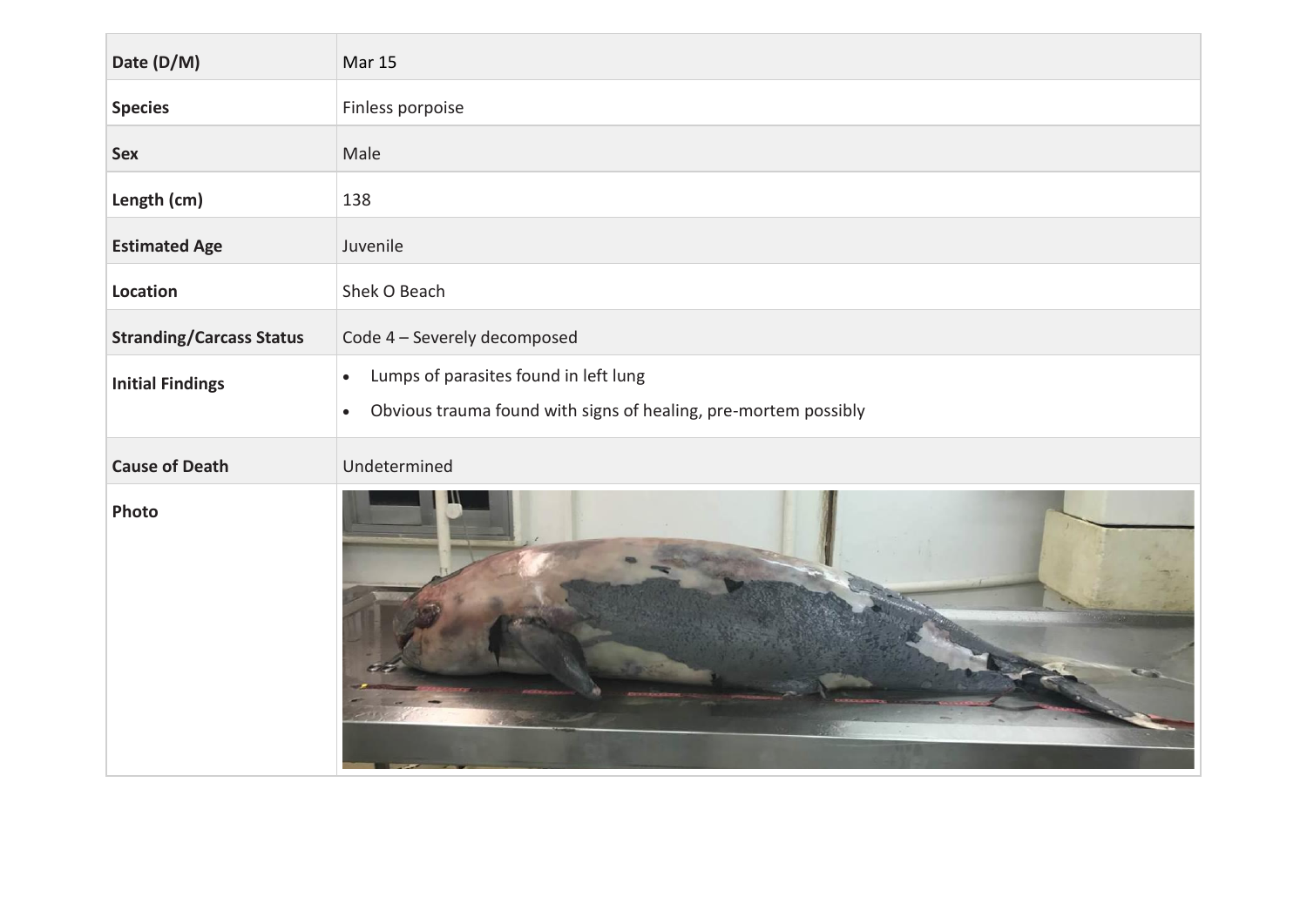| Date (D/M)                          | Mar 22                                                                                                                                 |
|-------------------------------------|----------------------------------------------------------------------------------------------------------------------------------------|
| <b>Species</b>                      | Finless porpoise                                                                                                                       |
| <b>Sex</b>                          | Male                                                                                                                                   |
| Length (cm)                         | 170                                                                                                                                    |
| <b>Estimated Age</b>                | Adult                                                                                                                                  |
| Location                            | Lower Cheung Sha, Lantau                                                                                                               |
| <b>Stranding/Carcas</b><br>s Status | Code 4 - Severely decomposed                                                                                                           |
| <b>Initial Findings</b>             | Both lungs floated in water indicating that it did not suffer from drowning<br>$\bullet$<br>No external wounds were found<br>$\bullet$ |
| <b>Cause of Death</b>               | Undetermined                                                                                                                           |
| Photo                               |                                                                                                                                        |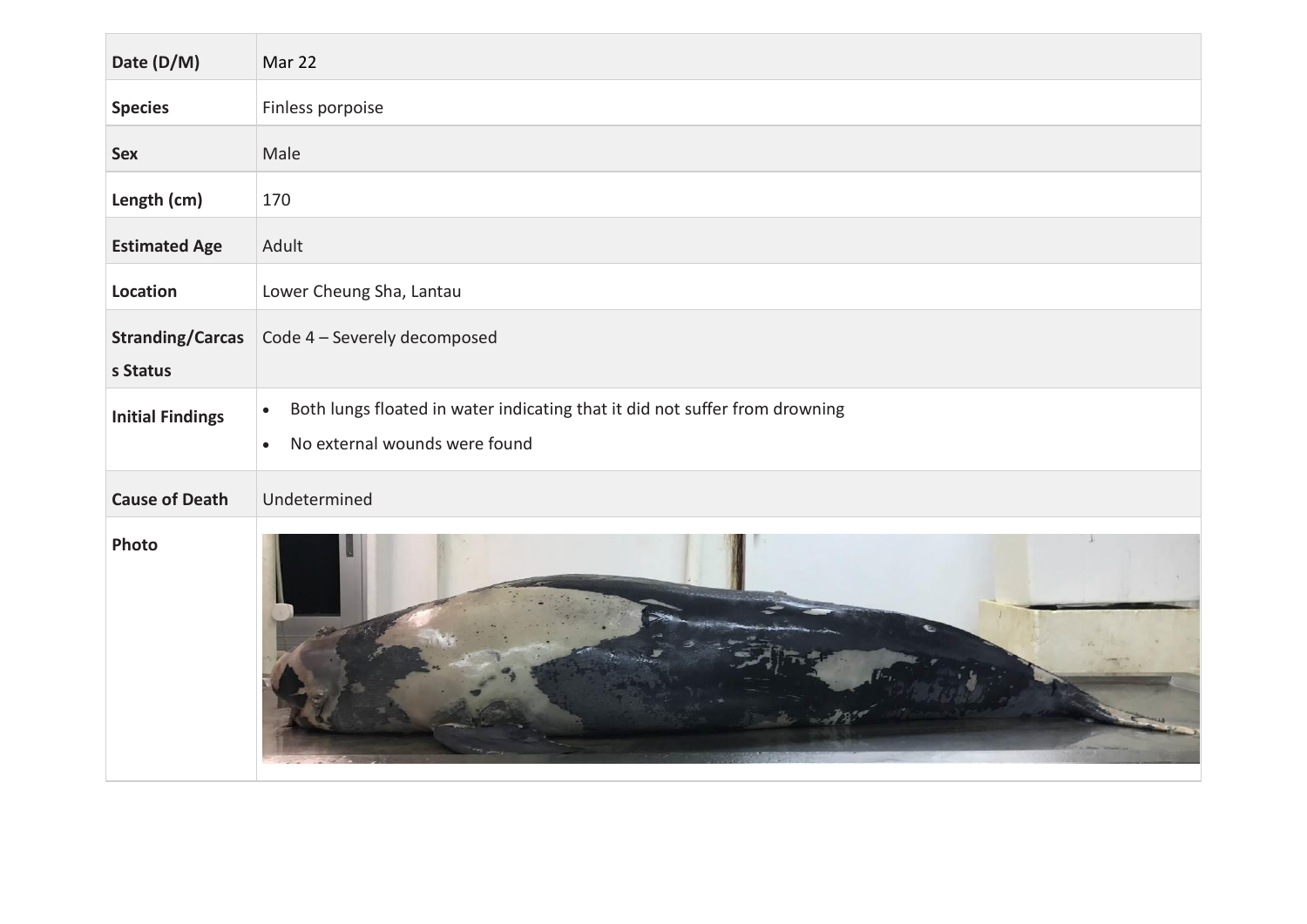| Date (D/M)                      | Mar 22                                                         |
|---------------------------------|----------------------------------------------------------------|
| <b>Species</b>                  | Finless porpoise                                               |
| <b>Sex</b>                      | Male                                                           |
| Length (cm)                     | 83                                                             |
| <b>Estimated Age</b>            | Calf                                                           |
| Location                        | Tai Long Wan Tsuen, Lantau                                     |
| <b>Stranding/Carcass Status</b> | Code 3- moderately decomposed                                  |
| <b>Initial Findings</b>         | Body in fair condition with good layer of blubber<br>$\bullet$ |
|                                 | Very young calf<br>$\bullet$                                   |
| <b>Cause of Death</b>           | Undetermined                                                   |
| Photo                           |                                                                |